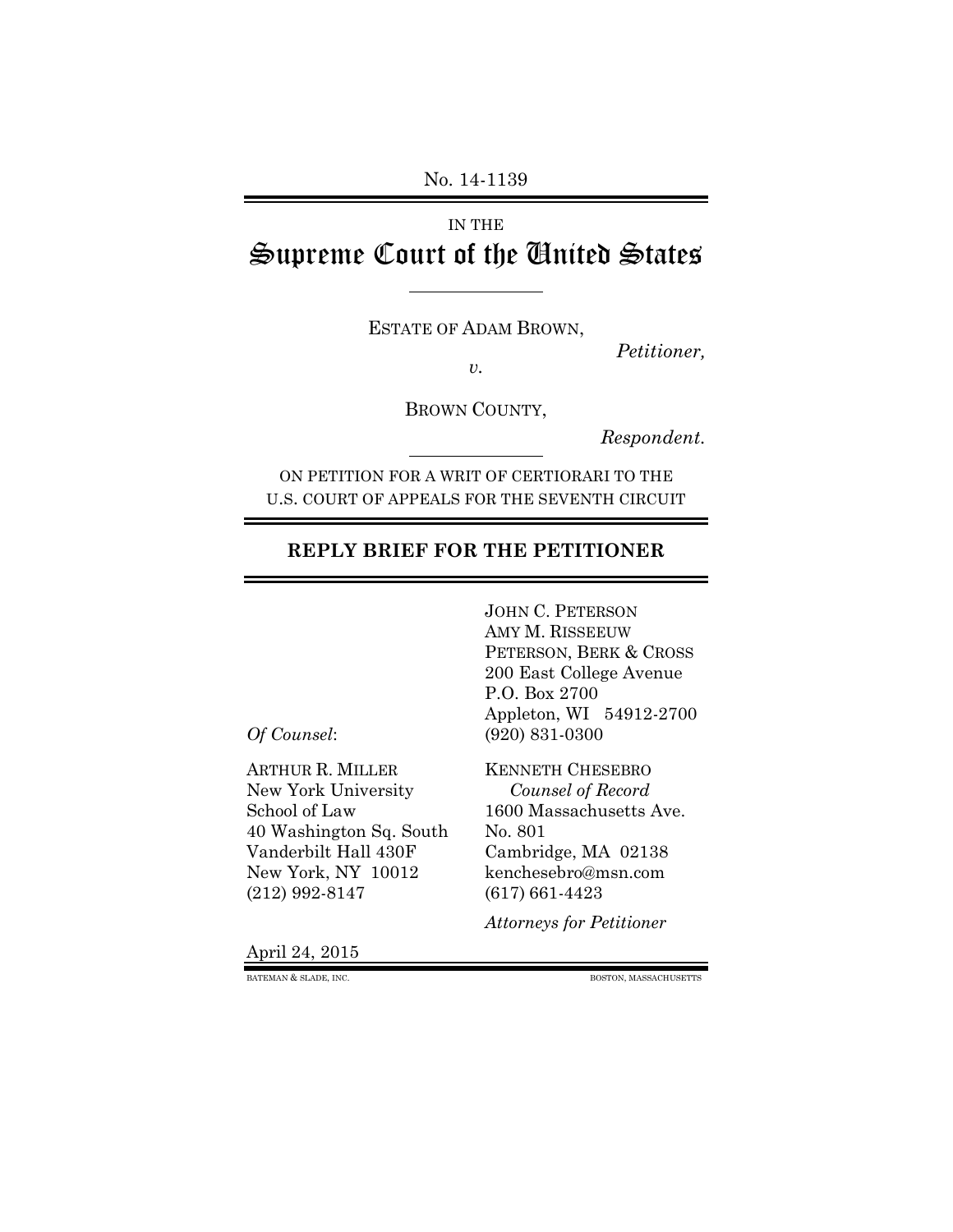## **TABLE OF CONTENTS**

| 1. The County Agrees That the Sixth,<br>Seventh, and Ninth Circuits Permit<br>Summary Judgment Movants Merely<br>to <i>Assert</i> That the Non-Movant Will<br>Be Unable to Prevail at Trial<br>$\mathbf{1}$ |
|-------------------------------------------------------------------------------------------------------------------------------------------------------------------------------------------------------------|
| 2. The County Does Not Dispute That Six<br>Circuits Have Expressly Stated That<br>Summary Judgment Movants May Not<br>Rest on Mere Assertions<br>1                                                          |
| 3. The County's Analysis of Decisions<br>in the Three Remaining Circuits<br><b>Further Supports the Importance</b><br>of Review by This Court<br>4                                                          |
| 4. The County Does Not Dispute the<br><b>Scholarly Consensus That Serious</b><br>Confusion Has Long Existed                                                                                                 |
|                                                                                                                                                                                                             |
| CONCLUSION                                                                                                                                                                                                  |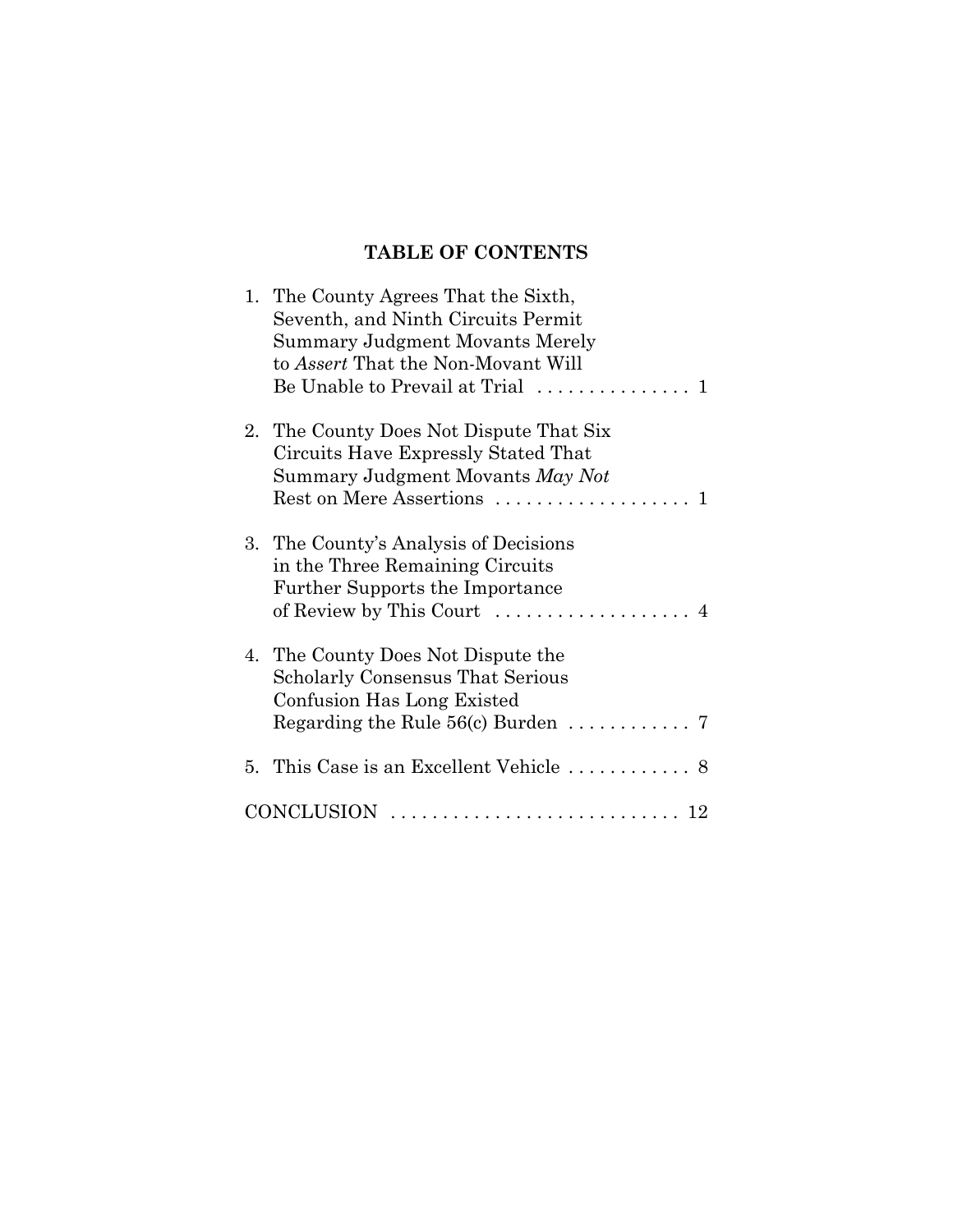## **TABLE OF AUTHORITIES**

## *CASES***:** *PAGE***:**

| Allen v. Board of Public Educ. for Bibb County,                       |
|-----------------------------------------------------------------------|
| 495 F.3d 1306 (11th Cir. 2007)  4                                     |
| Carmichael v. Village of Palantine,                                   |
| 605 F.3d 451 (7th Cir. 2010) $\ldots \ldots \ldots \ldots \ldots$ 10  |
| Celotex Corp. v. Catrett, 477 U.S. 317 (1986). 1-3, 5-7               |
| Clark v. Coats & Clark, Inc.,                                         |
| 929 F.2d 604 (11th Cir. 1991)  3-4                                    |
| Cray Communications, Inc. v. Novatel Computer                         |
| <i>Systems, Inc., 33 F.3d 390 (4th Cir. 1994) 5-6</i>                 |
| George v. Morris, 736 F.3d 829 (9th Cir. 2013)  8                     |
| <i>In re Schifano</i> , 378 F.3d 60 (1st Cir. 2004) $\ldots \ldots$ 2 |
| Meterlogic, Inc. v. KLT, Inc., 368 F.3d 1017                          |
|                                                                       |
| Monell v. Department of Social Services                               |
| of the City of New York, 436 U.S. 658 (1978). 10                      |
| <i>Morris v. Noe</i> , 672 F.3d 1185 (10th Cir. 2012)  8              |
|                                                                       |
| Parker v. Sony Pictures Entertainment, Inc.,                          |
| 260 F.3d 100 (2d Cir. 2001) 3                                         |
| Pourmehdi v. Northwest Nat. Bank,                                     |
| 849 F.2d 1145 (8th Cir. 1988) (per curiam)  6                         |
| Russ v. International Paper Co.,                                      |
| 943 F.2d 589 (5th Cir. 1991) (per curiam) $\ldots$ 3                  |
| Singletary v. Pennsylvania Dept. of Corrections,                      |
| 266 F.3d 186 (3d Cir. 2001) 5                                         |
| <i>Terebesi v. Torreso, 764 F.3d 217 (2d Cir. 2014)</i> 8             |
| Younes v. Pellerito, 739 F.3d 885 (6th Cir. 2014) 8                   |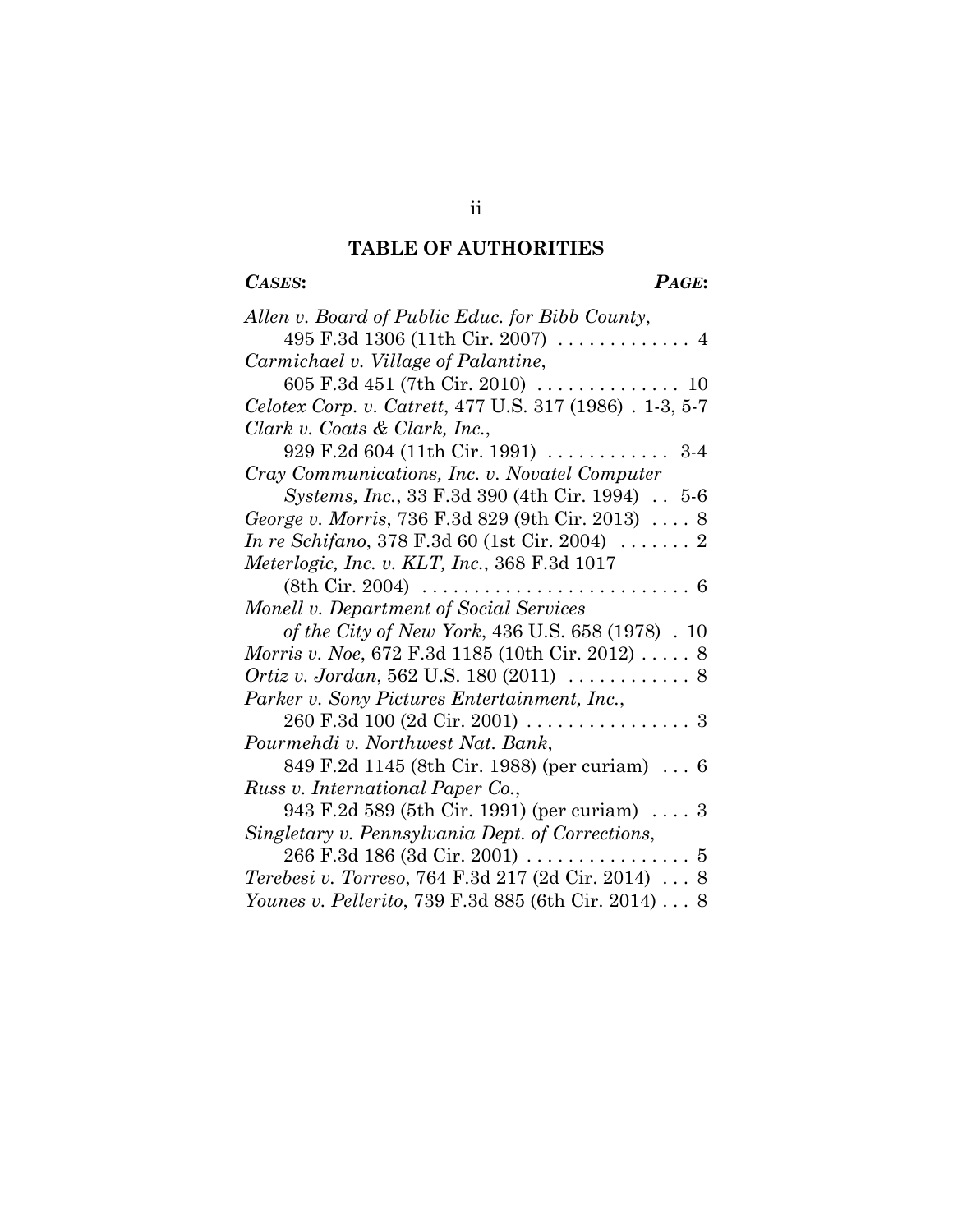|  | ۰,<br>× | i |
|--|---------|---|
|--|---------|---|

| <b>RULE:</b> | PAGE: |
|--------------|-------|
|              |       |

Fed. R. Civ. P. 56(c) . . . . . . . . . . . . . . . . . . . . . *passim*

#### *BOOK AND ARTICLES:*

| James V. Chin, Case Comment, Clark v. Coats       |  |
|---------------------------------------------------|--|
| & Clark, Inc.: The Eleventh Circuit Clarifies     |  |
| the Initial Burden in a Motion for Summary        |  |
| Judgment, 26 Ga. L. Rev. 1009 (1992) $\ldots$ . 4 |  |
|                                                   |  |

Martin B. Louis, *Intercepting and Discouraging Doubtful Litigation: A Golden Anniversary View of Pleading, Summary Judgment, and Rule 11 Sanctions Under the Federal Rules of Civil Procedure*, 67 N.C. L. Rev. 1023 (1989) . . 10-11

Arthur R. Miller, *The Pretrial Rush to Judgment: Are the "Litigation Explosion," "Liability Crisis," and Efficiency Clichés Eroding Our Day in Court and Jury Trial Commitments?*, 78 N.Y.U. L. Rev. 982 (2003) ...............4

11 *Moore's Federal Practice* (Daniel R. Coquillette, et al., eds., 3d ed. 2014) ..................7

William W Schwarzer & Alan Hirsch, *Summary Judgment After* Eastman Kodak, 45 Hastings L.J. 1 (1993) ...........4

Adam N. Steinman, *The Irrepressible Myth of* Celotex*: Reconsidering Summary Judgment Burdens Twenty Years After the Trilogy*, 63 Wash. & Lee L. Rev. 81 (2006) . . . . . . . 3-4, 7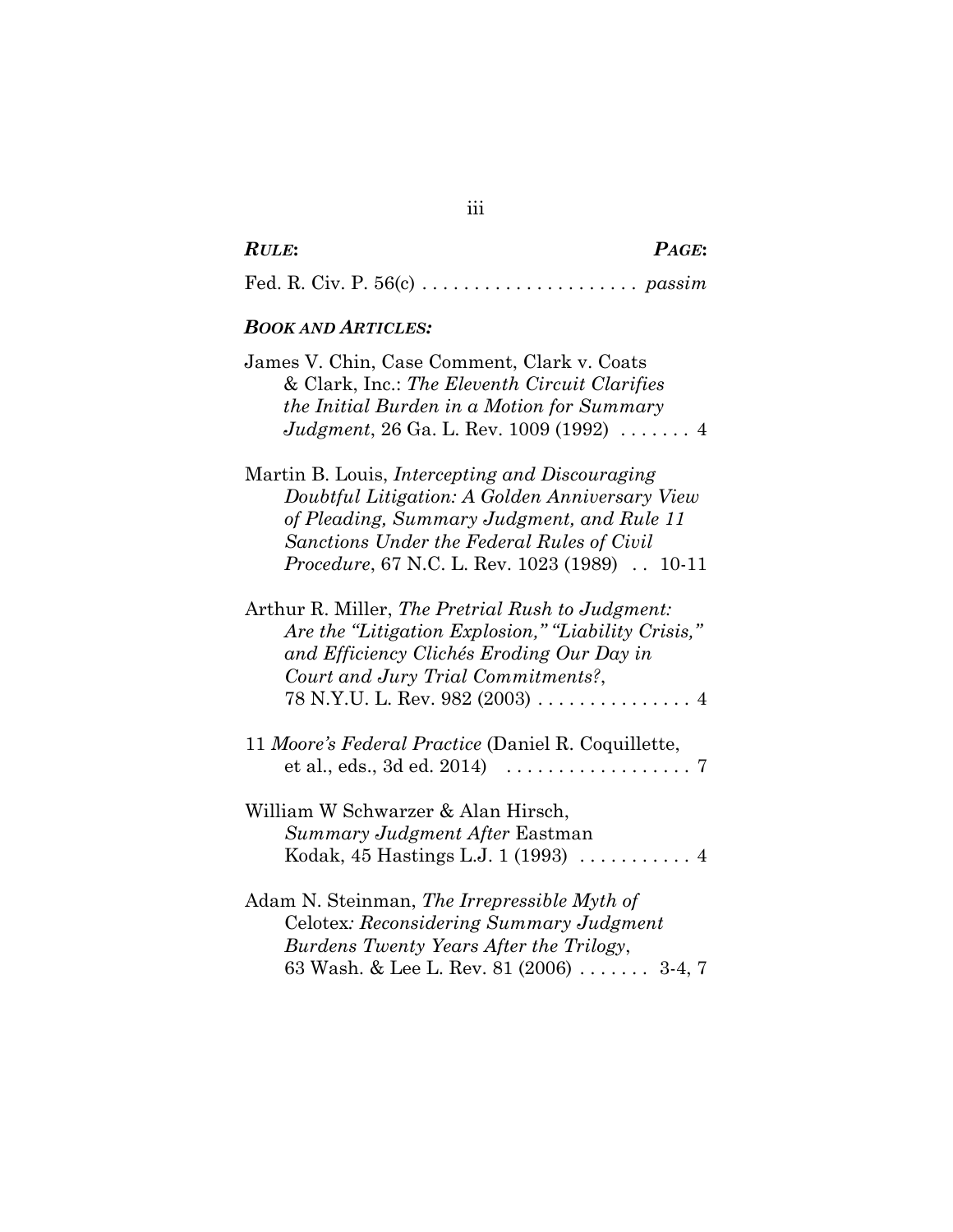#### **REPLY BRIEF FOR THE PETITIONER**

Most of the petition has been left unrebutted by the County. This reply first presents four points demonstrating that a palpable and important circuit conflict exists regarding the Rule 56(c) burden. It concludes with a showing that this case is an excellent vehicle for resolving the circuit conflict.

#### **1. The County Agrees That the Sixth, Seventh, and Ninth Circuits Permit Summary Judgment Movants Merely to** *Assert* **That the Non-Movant Will Be Unable to Prevail at Trial**

The County concedes the petition's analysis of what the County calls the "prevailing law," Opp. 12, of the Sixth, Seventh, and Ninth Circuits, which relieves some summary judgment movants (those who would not have the ultimate burden of proof at trial) of any Rule 56(c) burden to make a record-based showing. Pet. 18-20. The County does not dispute that this approach to *Celotex Corp. v. Catrett*, 477 U.S. 317 (1986), has been sharply criticized by several circuits. Pet. 20-21.

### **2. The County Does Not Dispute That Six Circuits Have Expressly Stated That Summary Judgment Movants** *May Not* **Rest on Mere Assertions**

The law of the Sixth, Seventh, and Ninth Circuits plainly conflicts with the law of the other nine regional circuits regarding what burden Rule 56(c) imposes on summary judgment movants. These nine circuits rule in accord with the analysis of Justice White in his *Celotex* concurrence, that "[i]t is not enough to move for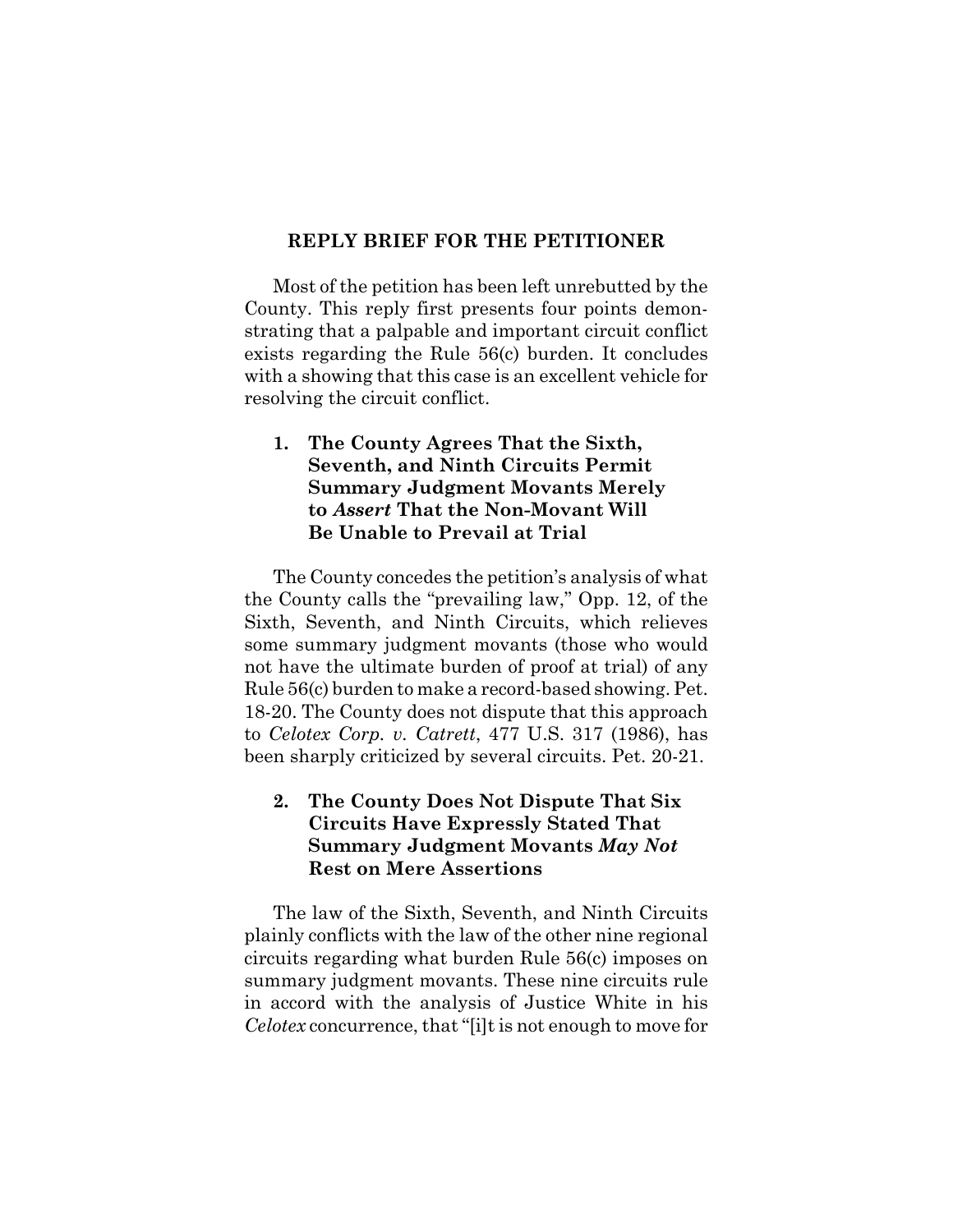summary judgment without supporting the motion in any way or with a conclusory assertion that the plaintiff has no evidence to prove his case." 477 U.S. at 328 (White, J., concurring). In these circuits even a summary judgment movant who would not have the trial proof burden must make *some* record-based showing that there is no genuine dispute as to some material fact before any burden of response shifts to the nonmoving party. Pet. 15-18.

As to *six* of the nine circuits (the First, Second, Fifth, Tenth, Eleventh, and D.C. Circuits), the County puts up no real fight. It does not — because it cannot dispute that these circuits have expressly stated that a summary judgment movant may not rest on conclusory assertions.

The County's capitulation on this point is complete regarding the Fifth, Tenth, and D.C. Circuits. No case from these circuits is even cited in the opposition. The County only cites cases from the First, Second, and Eleventh Circuits. Opp. 13-15. But its opposition does nothing but complain that we have supplied merely "string citations," supposedly evidencing "rote, blackletter law . . . , having no bearing whatsoever on any matured circuit split or any issue relevant to the movant's burden." Opp. 13-14. The County is not correct.

**First Circuit**. Ignoring two other First Circuit decisions cited in Pet. 15-16, the County discusses only *In re Schifano*, 378 F.3d 60 (1st Cir. 2004), which it says "conduct[ed] no analysis of the moving party's initial burden" and focused only on "the non-moving party's showing in response . . . ." Opp. 14. At issue in *Schifano* was whether the personal debts of a construction contractor should be discharged by his Chapter 7 bankruptcy proceeding. His creditors claimed he had made fraudulent transfers in the year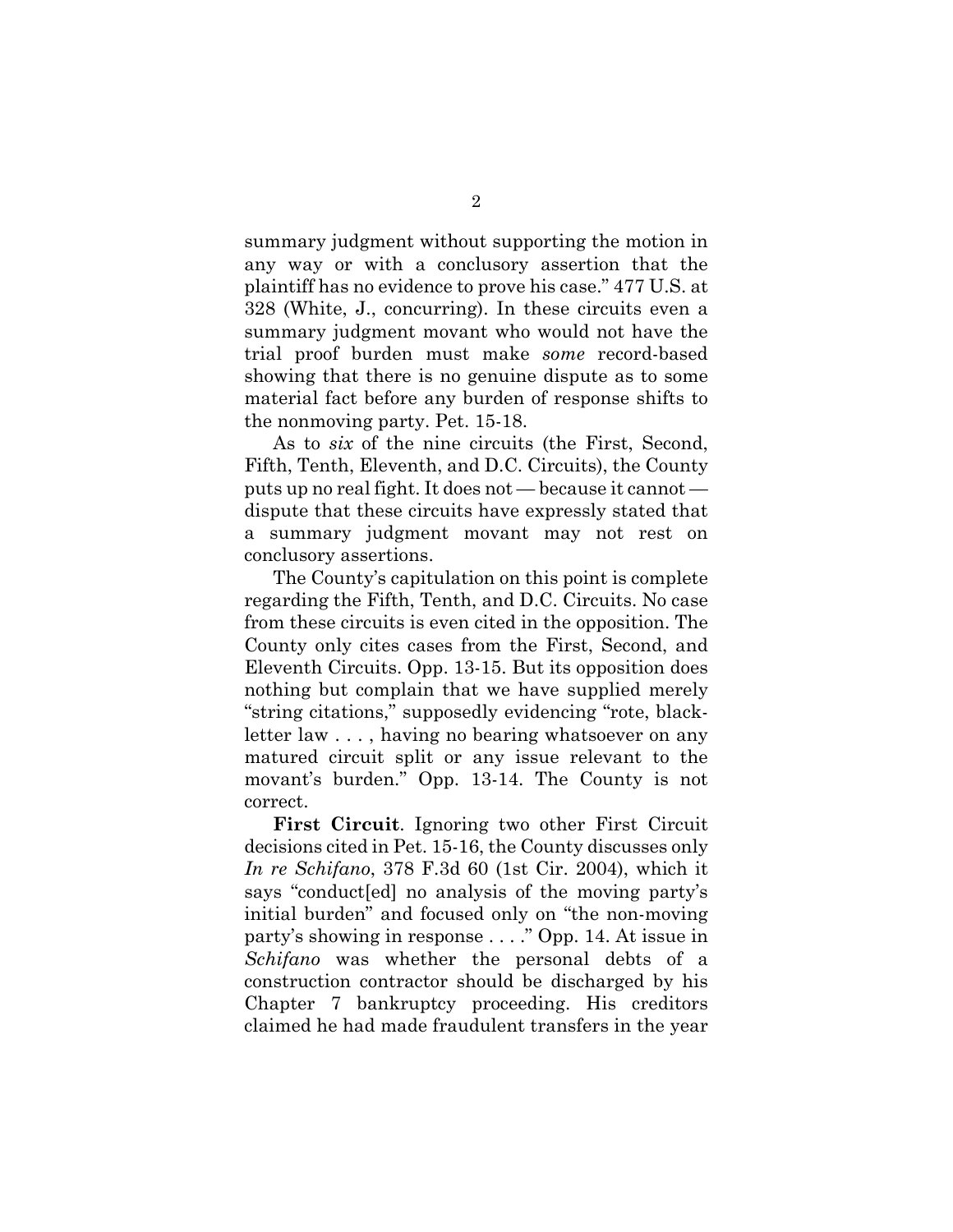before filing for bankruptcy. He successfully moved for summary judgment, winning the discharge. On appeal the First Circuit held that he met his Rule 56(c) burden by making a record-based demonstration that "there is a complete lack of evidence showing any transfer of assets" and that "there is no evidence showing that any transfers or concealment occurred in the year prior to the bankruptcy filing." 378 F.3d at 67.

**Second Circuit**. The County conveniently ignores both Second Circuit decisions cited in the petition. Pet. 16. It only refers to *Parker v. Sony Pictures Entertainment, Inc.*, 260 F.3d 100, 111 (2d Cir. 2001), for the proposition that to meet its Rule 56(c) burden, under *Celotex* a defendant need not prove a negative. Opp. 14-15. That aspect of *Celotex* is not at issue in this case. Pet. 12 (noting that in *Celotex* "[t]he Court made clear that moving for summary judgment, a litigant need not submit 'affidavits or other similar materials *negating* the opponent's claim'") (quoting 577 U.S. at 323).

**Eleventh Circuit**. Likewise the County ignores the decision of the Eleventh Circuit in *Clark v. Coats & Clark, Inc.*, 929 F.2d 604, 608 (11th Cir. 1991) (cited in Pet. 18), which has been cited by other circuits and by scholars for its pioneering analysis of the Rule 56(c) burden (the Eleventh Circuit having taken, in *Clark*, perhaps the strongest position of *any* circuit against the view that *Celotex* permits summary judgment movants to rest on mere assertions).**<sup>1</sup>** The more recent

**<sup>1</sup>** For example, the Fifth Circuit has lauded the Eleventh Circuit's "thorough opinion" in *Clark* explicating "a common misinterpretation of Supreme Court decisions" regarding the Rule 56(c) burden. *Russ v. International Paper Co.*, 943 F.2d 589, 591 (5th Cir. 1991) (per curiam). Scholarship noting *Clark*'s importance includes Adam N. Steinman, *The Irrepressible Myth of* Celotex*: Reconsidering Summary Judgment Burdens Twenty Years After*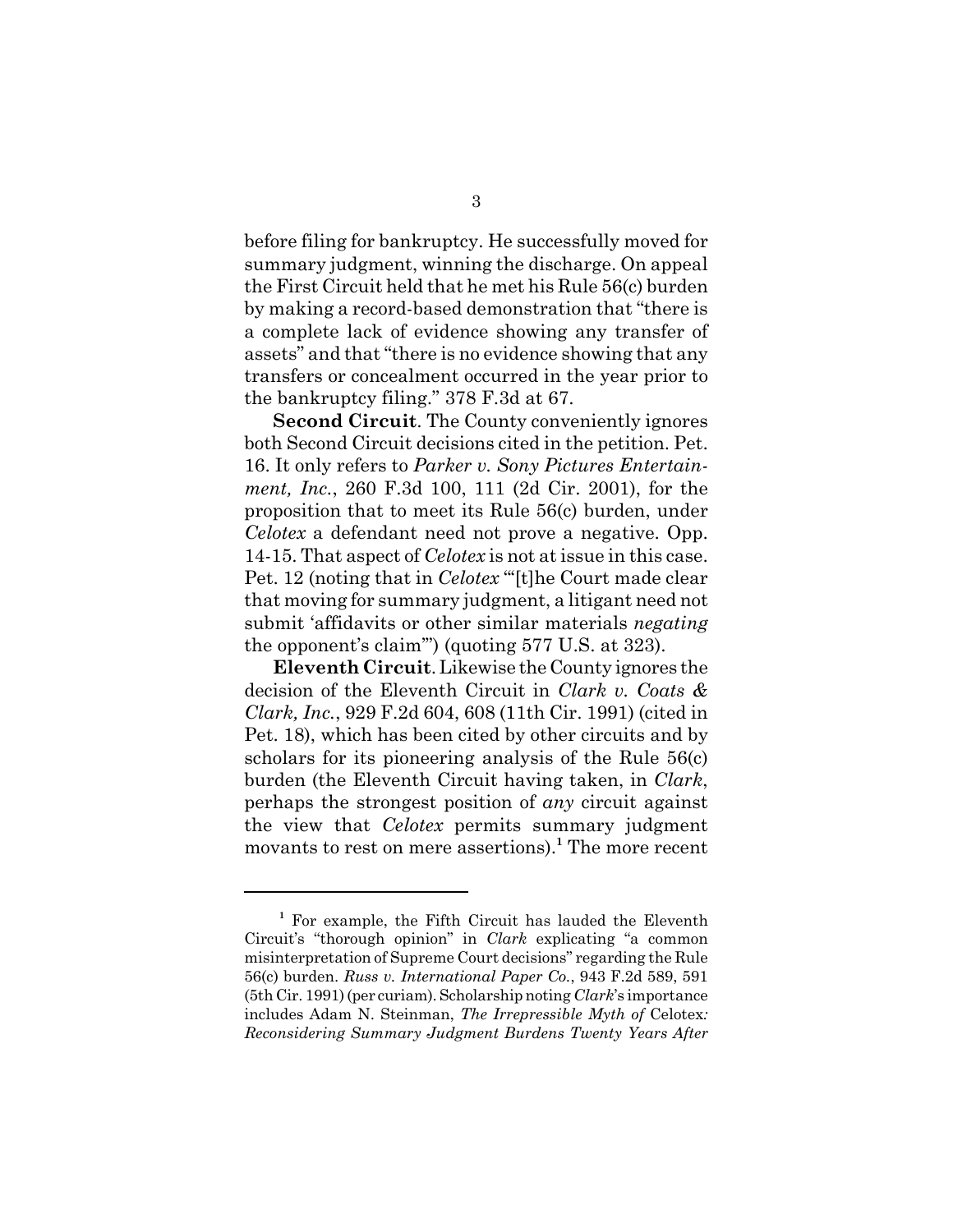Eleventh Circuit case cited by the County is consistent with *Clark*. **2**

#### **3. The County's Analysis of Decisions in the Three Remaining Circuits Further Supports the Importance of Review by This Court**

As to the remaining circuits — the Third, Fourth, and Eighth Circuits — the County's analysis further bolsters the justification for granting certiorari. The County does not dispute the petition's showing that at least *some* decisions of these circuits (the petition cites

*the Trilogy*, 63 Wash. & Lee L. Rev. 81, 118-19 (2006) (criticizing *Clark* as imposing too heavy a burden); William W Schwarzer & Alan Hirsch, *Summary Judgment After* Eastman Kodak, 45 Hastings L.J. 1, 10-13 (1993) (same); Arthur R. Miller, *The Pretrial Rush to Judgment: Are the "Litigation Explosion," "Liability Crisis," and Efficiency Clichés Eroding Our Day in Court and Jury Trial Commitments?*, 78 N.Y.U. L. Rev. 982, 1051 n.365 (2003) ("The Eleventh Circuit, in particular, has taken a negative view of *Celotex*.") (citing *Clark*); and James V. Chin, Case Comment, Clark v. Coats & Clark, Inc.: *The Eleventh Circuit Clarifies the Initial Burden in a Motion for Summary Judgment*, 26 Ga. L. Rev. 1009, 1023 (1992) ("The Eleventh Circuit has taken a positive step toward explaining the commonly misunderstood and misapplied holding of *Celotex*.").

**<sup>2</sup>** The County contends that *Allen v. Board of Public Educ. for Bibb County*, 495 F.3d 1306 (11th Cir. 2007) (cited in Pet. 18), never analyzed whether defendant met its Rule 56(c) burden, but instead jumped "immediately" to "the sufficiency of the" plaintiff's summary judgment response. Opp. 14. The County overlooks *Allen*'s holding that the defendant actually met its Rule 56(c) burden. 495 F.3d at 1319 ("[I]t was the Board's burden to support the motion by reference to materials on file . . . . To that end, it referred the trial court to portions of some of Plaintiffs' depositions" which "supported the Board's argument . . . .").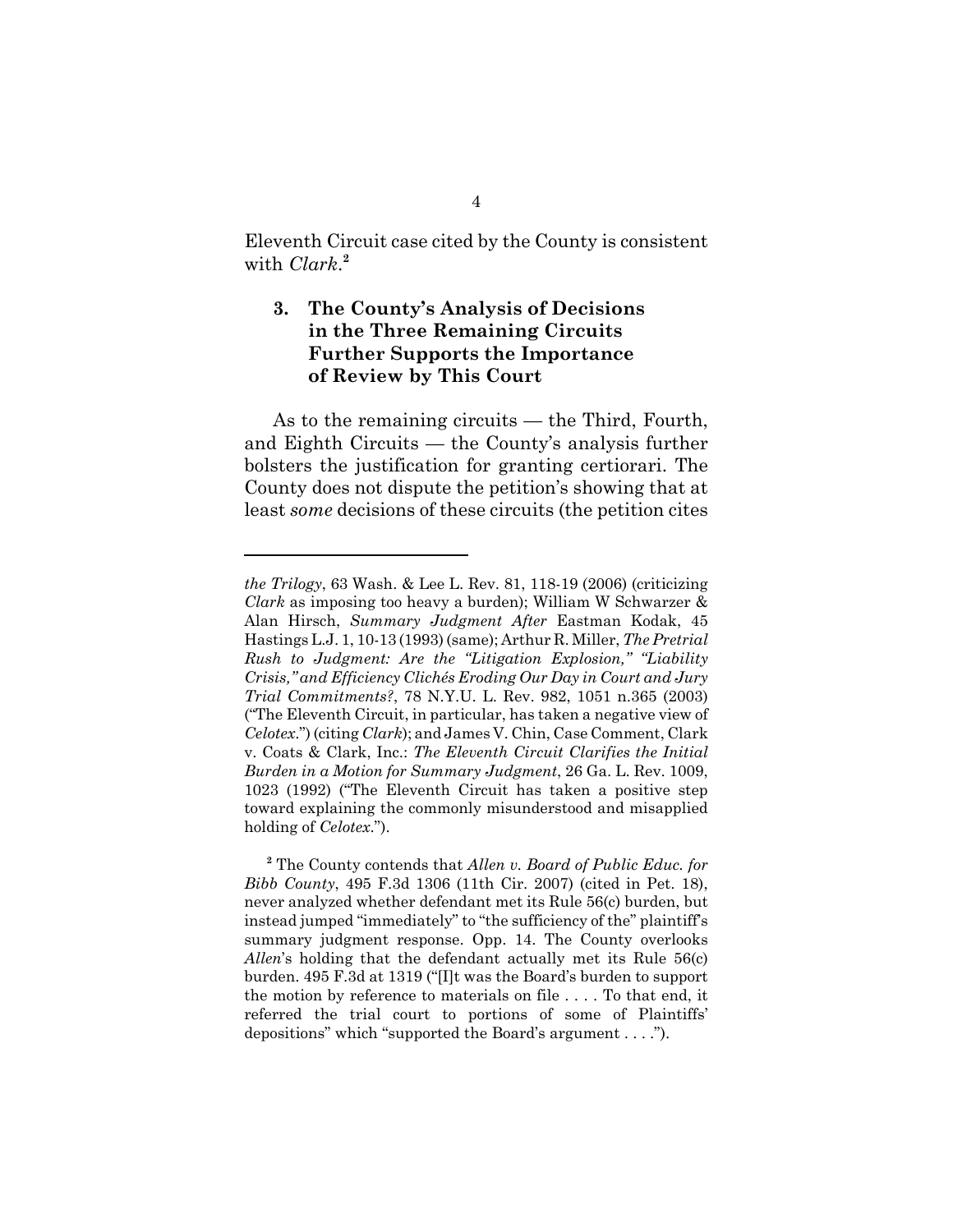seven), are in conflict with the law of the Sixth, Seventh, and Ninth Circuits. Pet. 16-17. The County merely argues that *other* decisions of the Third, Fourth, and Eighth Circuits follow the approach of the Sixth, Seventh, and Ninth Circuits, by allowing summary judgment movants to rest on mere assertions (it cites one decision from each circuit).

If this argument were correct, it would hardly diminish the need for this Court to grant review to resolve the meaning of Rule 56(c). Any showing by the County that some circuits are internally inconsistent sometimes allowing summary judgment movants to rest on mere assertions, and sometimes not — would simply serve to further confirm what civil procedure scholars have long lamented: that confusion reigns in the lower federal courts regarding the proper construction of Rule 56(c), due to fundamental ambiguities in this Court's *Celotex* decision. Pet. 3-4 n.2; see also p. 7, *infra*.

But it is far from clear that the County is correct in its assertion that the Third, Fourth, and Eighth Circuit decisions it cites are consistent with the law of the Sixth, Seventh, and Ninth Circuits.

**Third Circuit**. The County argues that in *Singletary v. Pennsylvania Dept. of Corrections*, 266 F.3d 186, 192 n.2 (3d Cir. 2001), the court held that in moving for summary judgment, the governmental defendants had no "burden of showing a lack of a genuine issue" regarding the claim that a prisoner's suicide was the result of deliberate indifference by a particular prison official (Mazurkiewicz). Opp. 12. But in *Singletary* the Third Circuit stated that "the initial burden is on the summary judgment movant to show the absence of a genuine issue of material fact," and it apparently found that the defendants had met their Rule 56(c) burden by pointing out "that the record is lacking any evidence to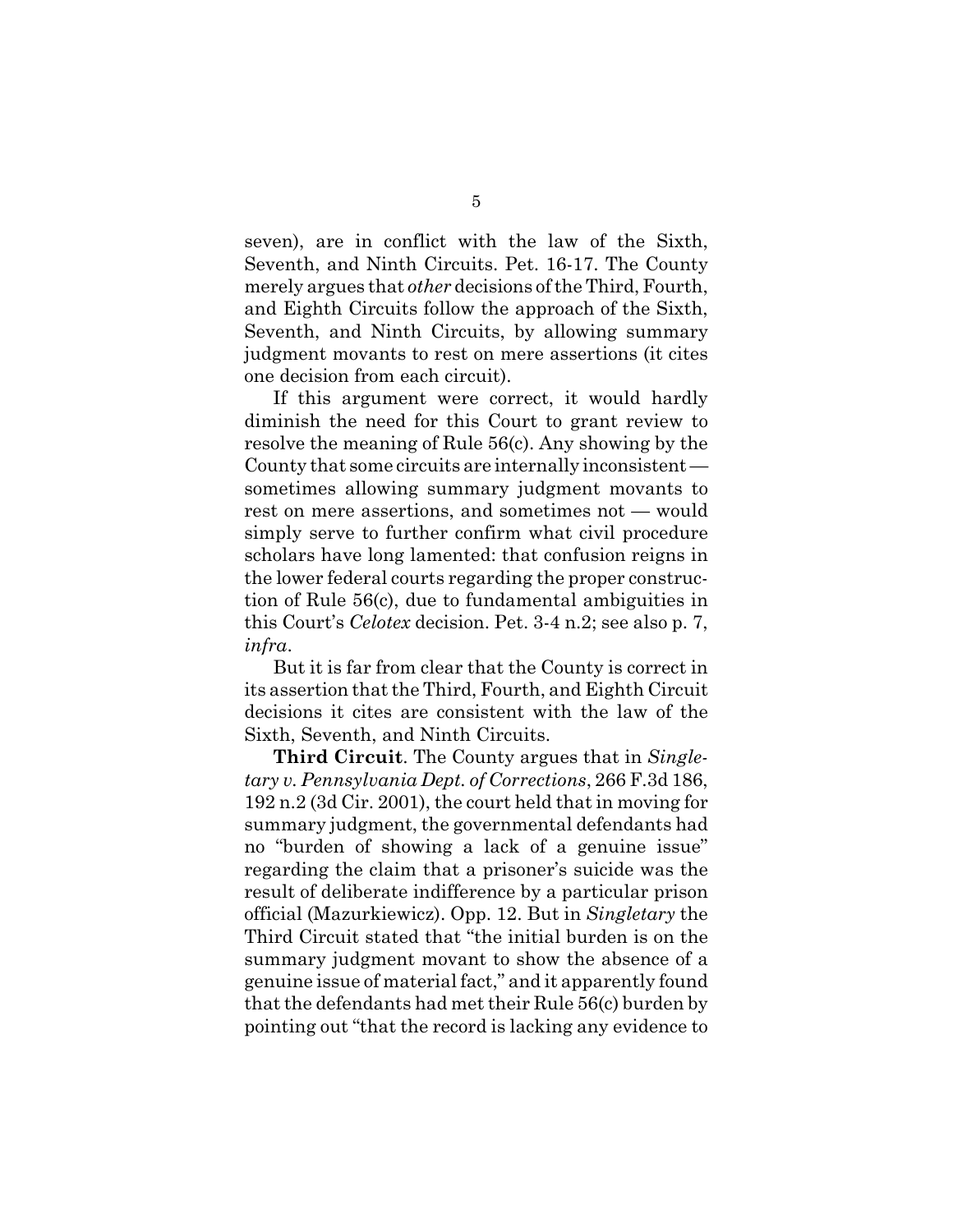support that claim," because the plaintiff's "only evidence" was an expert report that did not "address what Mazurkiewicz knew or must have known . . . ." 266 F.2d at 192 n.2.

**Fourth Circuit**. The County cites *Cray Communications, Inc. v. Novatel Computer Systems, Inc.*, 33 F.3d 390, 394-95 (4th Cir. 1994), which it correctly describes as noting that under *Celotex*, a summary judgment movant need not prove a negative. Opp. 12- 13. We agree that *Celotex* settled this specific point. Pet. 12. But nothing in *Cray* suggests that the Fourth Circuit permits movants to rest on mere assertions.

**Eighth Circuit**. Finally, ignoring the two decisions cited on page 17 of the petition in which the Eighth Circuit reversed grants of summary judgment due to defendants' failure to make a record-based Rule 56(c) showing, the County insists that "the Eighth Circuit has recognized that a movant without the burden of proof at trial need only *assert* a lack of evidence in support of the non-movant's claims in order to prevail on summary judgment." Opp. 13 (emphasis added). That is simply not true. In both cases cited, the defendant pointed to record materials showing the plaintiff could not meet its trial proof burden. In *Meterlogic, Inc. v. KLT, Inc.*, 368 F.3d 1017 (8th Cir. 2004), the defendant was able to "point to the absence of any evidence" on damages, *id*. at 1018, because the testimony of plaintiff's sole damages expert had been ruled inadmissible. *Id*. at 1019.

*Pourmehdi v. Northwest Nat. Bank*, 849 F.2d 1145 (8th Cir. 1988) (per curiam), in which the plaintiff sued a bank for malicious prosecution, is a somewhat less clear decision (spanning only six paragraphs). But apparently the court found the Rule 56(c) burden was met because the bank "pointed out to the trial court that there was no genuine issue as to the absence of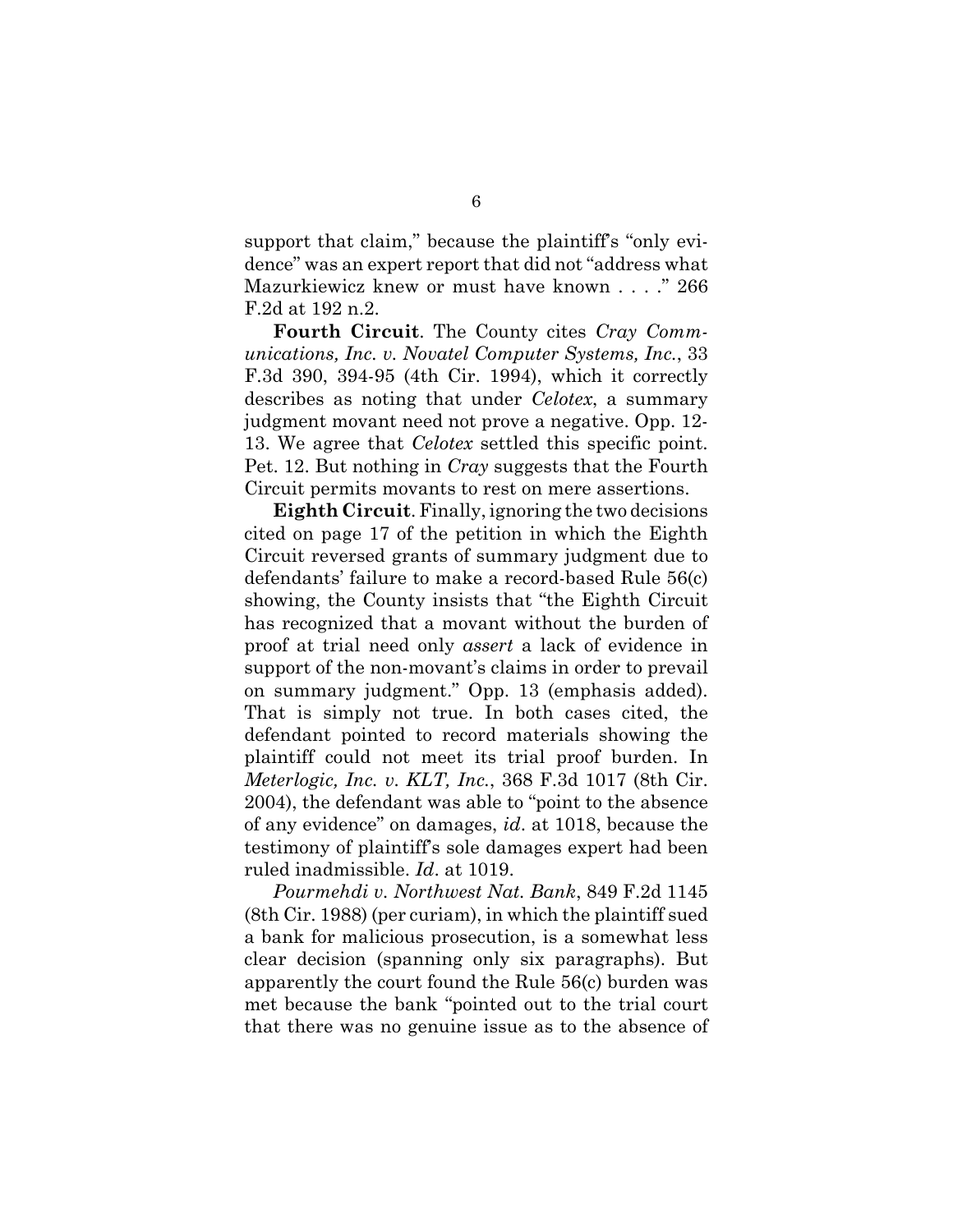probable cause," given that the bank "had done no more than inform the prosecutor of the facts relating to a supposed crime," which "it had a legal right to do." *Id*. at 1146.

In ruling on the petition, this Court need not delve into the precise details of Third, Fourth, and Eighth Circuit law. The need for this Court to resolve the obvious confusion in the lower courts regarding Rule 56(c) is clear regardless of whether these circuits *always* apply a construction of Rule 56(c) that is in conflict with that of the Sixth, Seventh, and Ninth Circuits or, exhibiting internal inconsistency, only *sometimes* do so.

#### **4. The County Does Not Dispute the Scholarly Consensus That Serious Confusion Has Long Existed Regarding the Rule 56(c) Burden**

As Professor Steinman has summarized, this Court's *Celotex* decision presents "significant ambiguities" which have led many courts and commentators to read it "as placing essentially no burden at all on a defendant seeking summary judgment." Adam N. Steinman, *The Irrepressible Myth of Celotex: Reconsidering Summary Judgment Burdens Twenty Years After the Trilogy*, 63 Wash. & Lee L. Rev. 81, 104, 109 (2006). Some scholars (such as Professor Redish) endorse this reading of *Celotex* and criticize courts that refuse to follow it, while others take the opposite view (such as Dean Friedenthal and the editors of *Moore's Federal Practice*). Pet. 3-4 n.2. The scholarly consensus that there is significant confusion and conflict in the lower courts concerning the Rule 56(c) burden is undeniable, and the County has made no effort to deny it.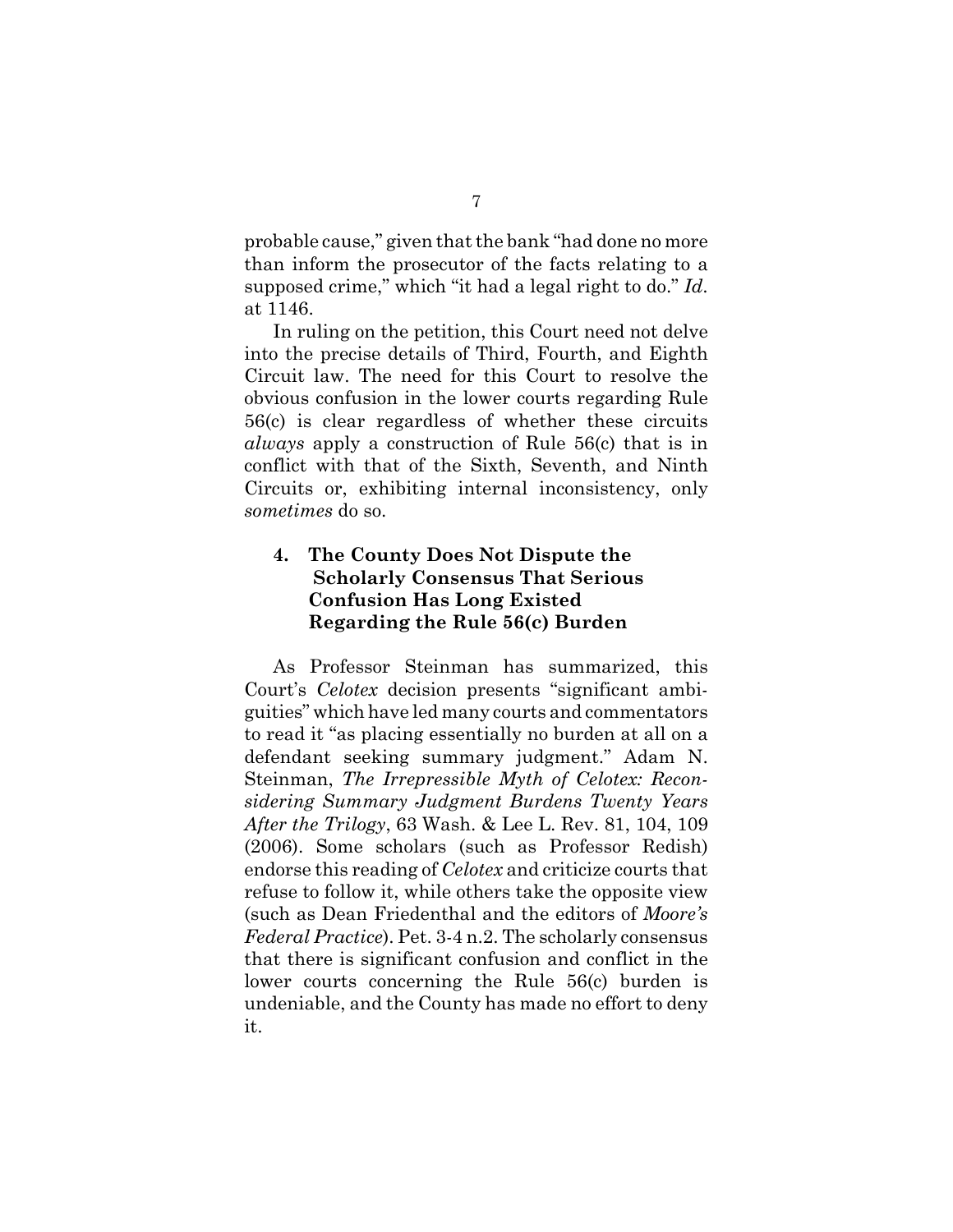#### **5. This Case is an Excellent Vehicle**

Despite the County's protestations, Opp. 8-10, this case is clearly an excellent vehicle for resolving the conflict and confusion dating back to *Celotex* concerning what initial burden Rule 56(c) imposes on a moving party that seeks summary judgment on the ground that the non-moving party cannot prove its case. A grant of certiorari is especially warranted in this case given that the Rule 56(c) issue almost always evades review by this Court.

Despite the importance of Rule 56(c) and the conflict in the circuits concerning its proper construction, the opportunities available to this Court to review this issue are inherently rare. Consider defendants who litigate in a circuit that applies the majority rule, interpreting Rule 56(c) to require a record-based showing on every motion. Even if that rule is incorrect, defendants burdened by it (who fall short of the required showing) will never be able to seek review in this Court. They cannot seek review *before* trial due to the final-judgment rule.**<sup>3</sup>** And they cannot seek review *after* trial because a party may not "appeal an order denying summary judgment after a full trial on the merits," as this Court held in *Ortiz v. Jordan*, 562 U.S. 180, 183-84 (2011).

<sup>&</sup>lt;sup>3</sup> Even public officials who enjoy a right not to be burdened by constitutional tort litigation if they can establish qualified immunity, and hence are granted the right of interlocutory appeal from a denial of summary judgment on their qualified-immunity defense, face a general rule that matters concerning sufficiency of the evidence may be reviewed only after final judgment. *E.g.*, *Ortiz v. Jordan*, 562 U.S. 180, 188 (2011); *Terebesi v. Torreso*, 764 F.3d 217, 229 (2d Cir. 2014); *Younes v. Pellerito*, 739 F.3d 885, 888-90 (6th Cir. 2014); *George v. Morris*, 736 F.3d 829, 834-36 (9th Cir. 2013); *Morris v. Noe*, 672 F.3d 1185, 1188-89 (10th Cir. 2012).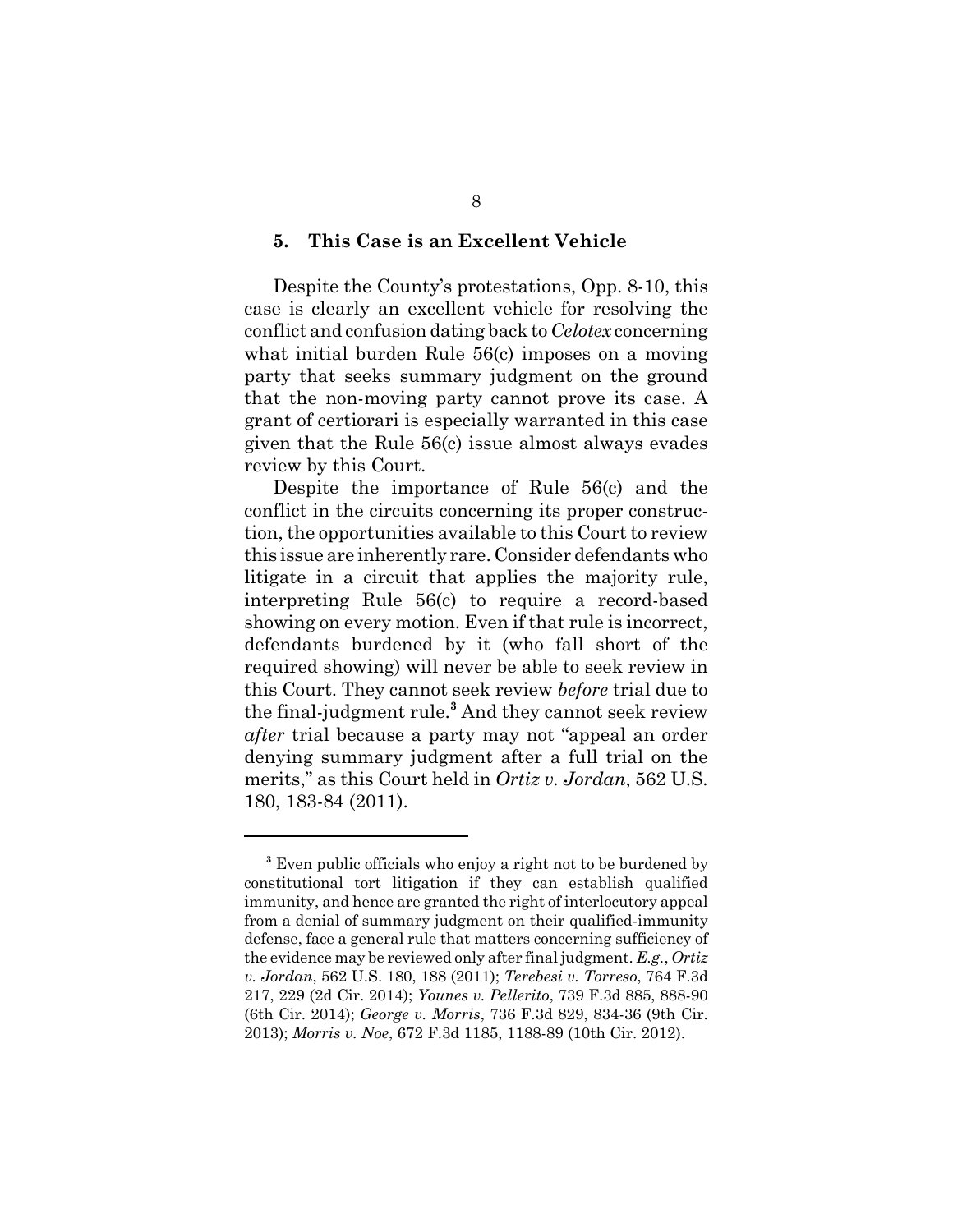Now consider plaintiffs who litigate in the Sixth, Seventh, or Ninth Circuits, which apply the minority rule permitting defendants to satisfy Rule 56(c) through mere assertions. Even if this rule is incorrect and unfairly burdens plaintiffs as well as the judicial system with wasteful motion practice, *see* Pet. 21-22, those plaintiffs will rarely end up seeking review in this Court. To minimize the risk of losing at the summary judgment stage, they will not rest on the argument that the defendant has not met its Rule 56(c) burden. Rather, despite the unfair imposition involved, they will painstakingly assemble their case in admissible form. If their evidence is sufficient to proceed with their case, summary judgment will be denied, and the Rule 56(c) issue will become moot. If their evidence is insufficient, they will have no practical incentive to seek review in this Court (as they will lose in the end, anyway), so the issue will again evade review.

Thus, the Rule 56(c) issue will be reviewable only in a case: (1) from the Sixth, Seventh, or Ninth Circuits (which follow the minority rule); (2) in which the defendant sought summary judgment by resting on mere assertions; and (3) in which the plaintiff has evidence sufficient to prove its case (and thus an incentive to appeal), but did not assemble that evidence in admissible form in response to the summary judgment motion.

This is precisely such a case. The County concedes point one: that the Seventh Circuit allows Rule 56(c) to be met based on mere assertions. Opp. 12. The County also concedes point three: that the Estate did not assemble its evidence in admissible form, so that this case's outcome now hinges on the meaning of Rule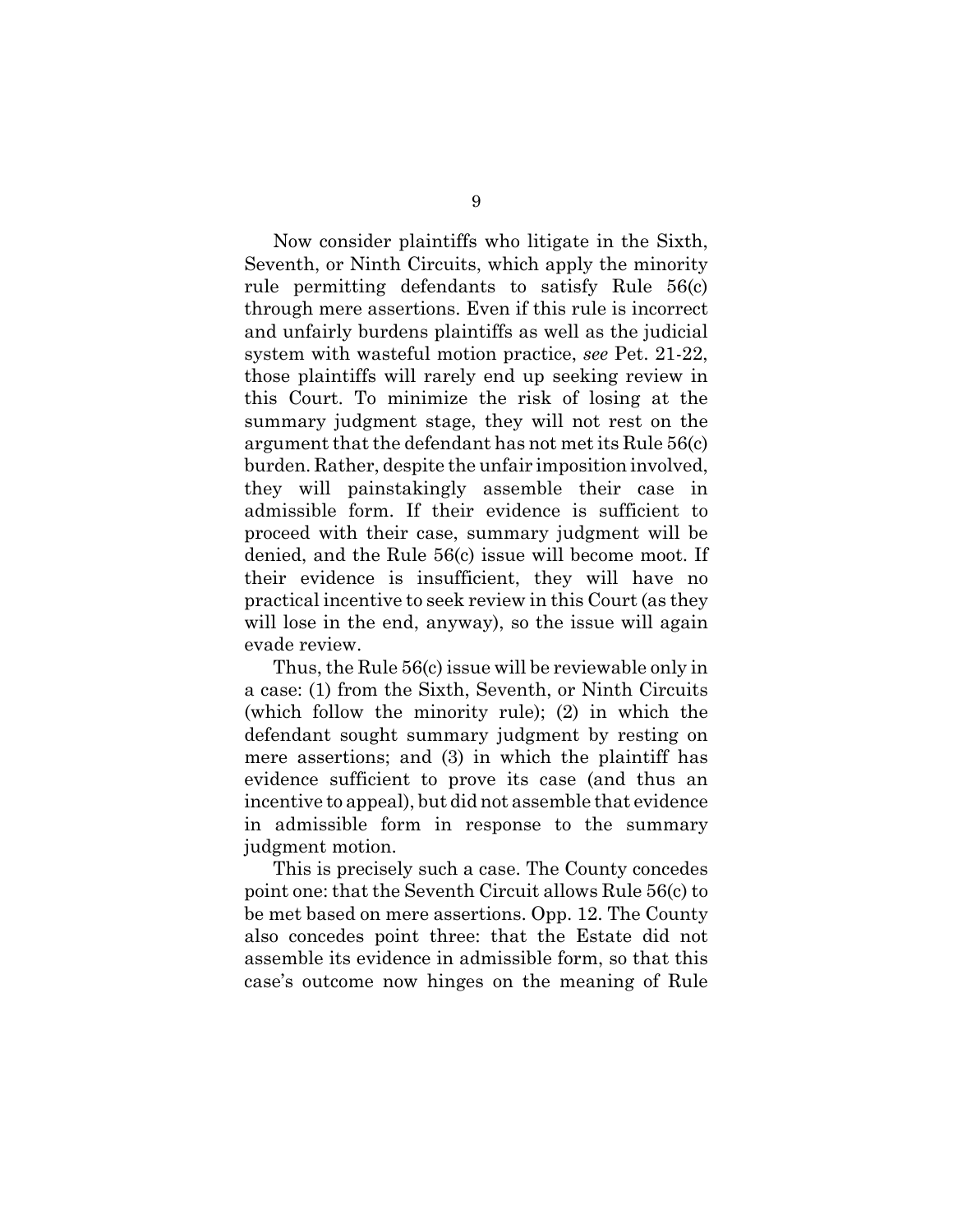56(c).**<sup>4</sup>** So this Court need examine only point two: whether the County sought summary judgment based on mere assertions, in a manner other circuits would not permit.

The answer is clearly yes. In its Seventh Circuit briefing, the County did not dispute that its memorandum in support of summary judgment *did not even mention* the Estate's unreasonable-search claim. Pet. 6 & n.6. The County now suggests it *did* mention that claim, quoting two pages of its memorandum. Opp. 8 (quoting 7th Cir. App. 92, 94). But these passages only appear in a section entitled: "VI. THE ESTATE CANNOT ESTABLISH AN OFFICIAL CAPACITY CLAIM." 7th Cir. App. 92-95. No mention of the Estate's search claim against the County was made in the sections of the County's memorandum analyzing Fourth Amendment issues (which discussed only the seizure claim against County deputies). *Id*. at 85-89. Even as to the *Monell* claim, the County merely *asserted* that the Estate could not prove the existence of an official policy that caused Adam Brown's death; no record material was referenced. *Id*. at 92-95. Ample

**<sup>4</sup>** As part of its argument that this case is "a less-than-ideal vehicle," Opp. 8, the County faults the Estate for not putting a key expert report in admissible form. Opp. 9 (This is the same expert report the County never even *mentioned* in its summary judgment papers. Pet. 6). But, as the County does not dispute, whether a summary judgment response contains admissible evidence is irrelevant unless the movant first meets its Rule 56(c) burden. Pet. 11-12. When the Estate filed its summary judgment response in 2012, governing Seventh Circuit precedent indicated that a plaintiff need not respond to a summary judgment motion resting on mere assertions, *e.g.*, *Carmichael v. Village of Palantine, Ill.*, 605 F.3d 451, 460 (7th Cir. 2010), which helps explain why this is the rare case in which a plaintiff with a viable substantive claim *did not* assemble the evidence in admissible form, thereby acquiring standing to present the Rule 56(c) issue.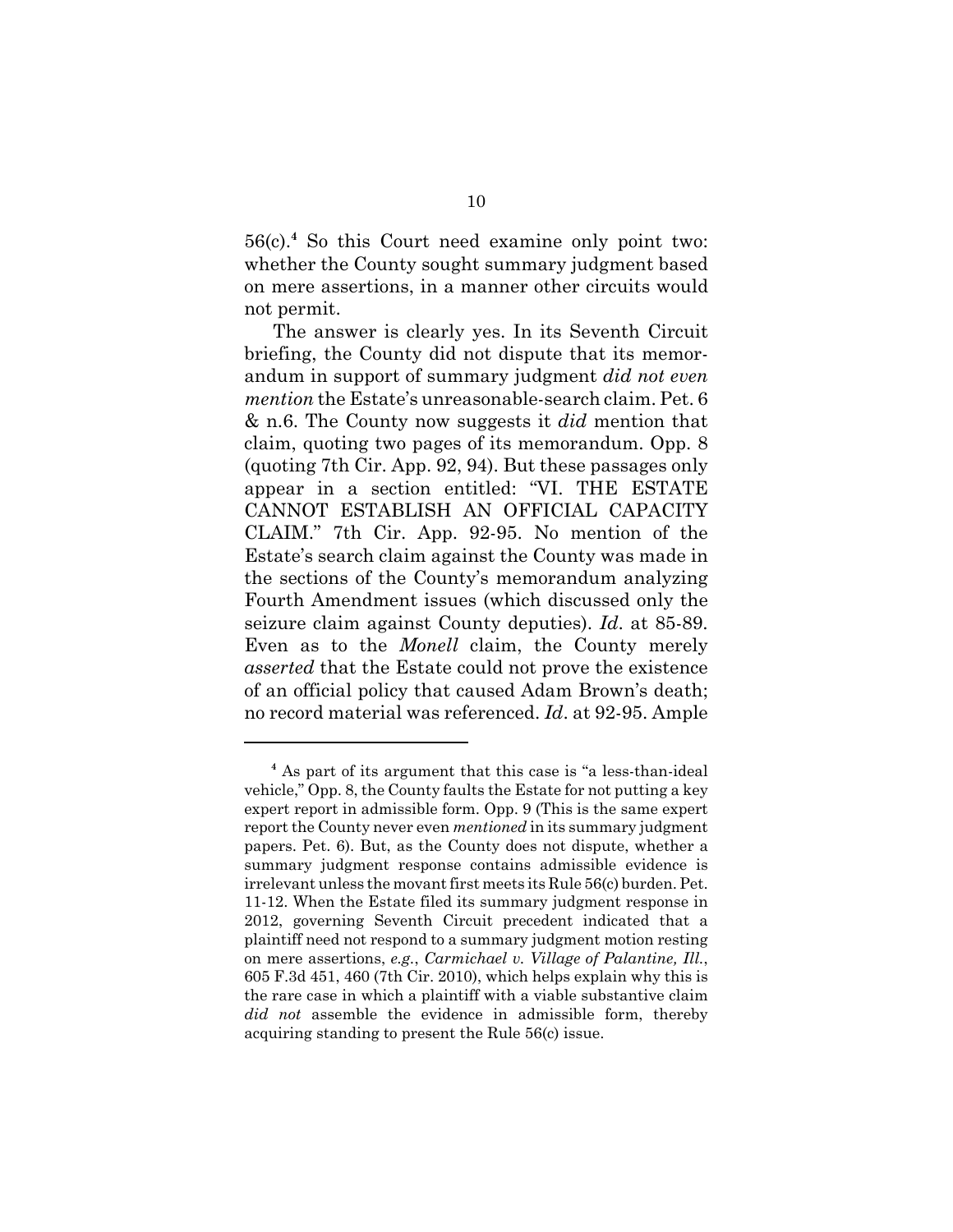authority demonstrates that the circuits following the majority rule would never accept such bare assertions, unaccompanied by record references, as satisfying Rule 56(c). Pet. 15-18.

Clarification of Rule 56(c) is a task that those in charge of the Rules-revision process have left to this Court. Pet. 3-4 & n.3. This case is an excellent vehicle for this Court's resolution of what Dean Louis long ago identified as "the fundamental, unresolved question of summary judgment: What is the burden of production on the moving party, particularly the defendant, when this party will not have the burden of proof at trial?" Martin B. Louis, *Intercepting and Discouraging Doubtful Litigation: A Golden Anniversary View of Pleading, Summary Judgment, and Rule 11 Sanctions Under the Federal Rules of Civil Procedure*, 67 N.C. L. Rev. 1023, 1048 (1989).